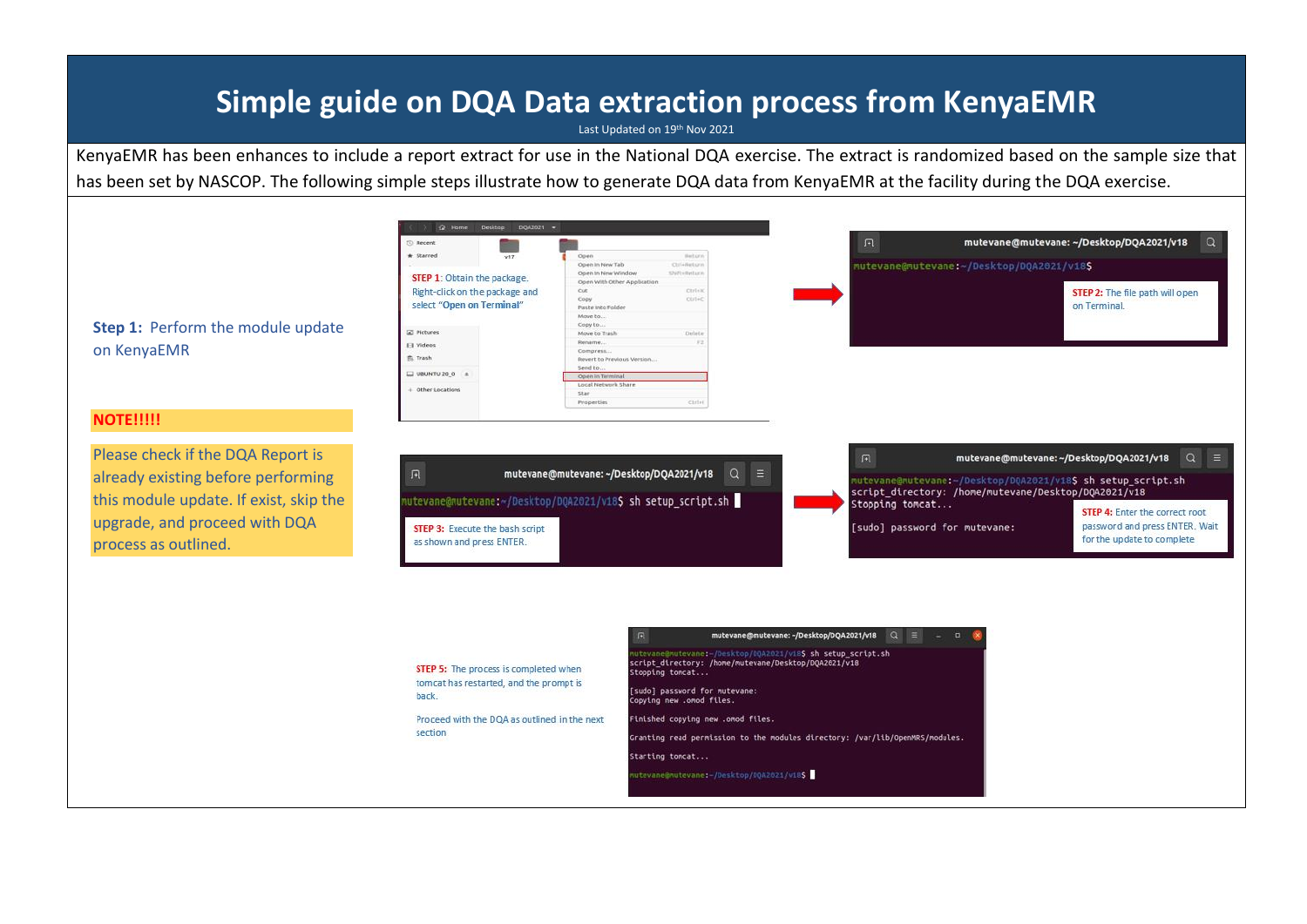| Step 2:<br>Log into KenyaEMR system. You will need<br>to log into KenyaEMR, then click "Home".<br>On the "Home" icons, click "Report" as<br>shown below. Follow the rest of the steps<br>as illustrated. | L<br>盾<br>HIV Tes<br>Triage<br>Registration<br>Servic<br>لبيلا<br>ţ.<br>噩<br>Facility<br>Reports<br>Dashboard<br>$f_{\text{max}}^{000}$<br>googe                                                                                                                                                                                                         |
|----------------------------------------------------------------------------------------------------------------------------------------------------------------------------------------------------------|----------------------------------------------------------------------------------------------------------------------------------------------------------------------------------------------------------------------------------------------------------------------------------------------------------------------------------------------------------|
| Step 3:<br>On the reporting panel select the<br>"Common" Tab                                                                                                                                             | KenyaEMR 18.1.0, powered by OpenMRS<br>Medical Reception Service - 1st Kr<br><b>Reports</b><br>$\hat{\mathsf{n}}$ Home<br><b>Cohort Analysis</b><br>HĽ<br>Common<br><b>HTS Monthly Report</b><br>ART Drugs<br> - Monthly ART Drug Report                                                                                                                 |
| Step 4:<br>Navigate the list of available reports and<br>open the "DQA Report (2021)"                                                                                                                    | <b>Patient Regimen History Report</b><br>A linelist of patients and their regimen history. It's primarily provided for regimen line<br>Missed appointment due to Covid-19<br>Patients who missed appointment due to Covid-19<br><b>Monthly LEAP (Surge) Report</b><br>A monthly report on LEAP (Surge) linelist<br>DQA Report (2021)<br>A report for DOA |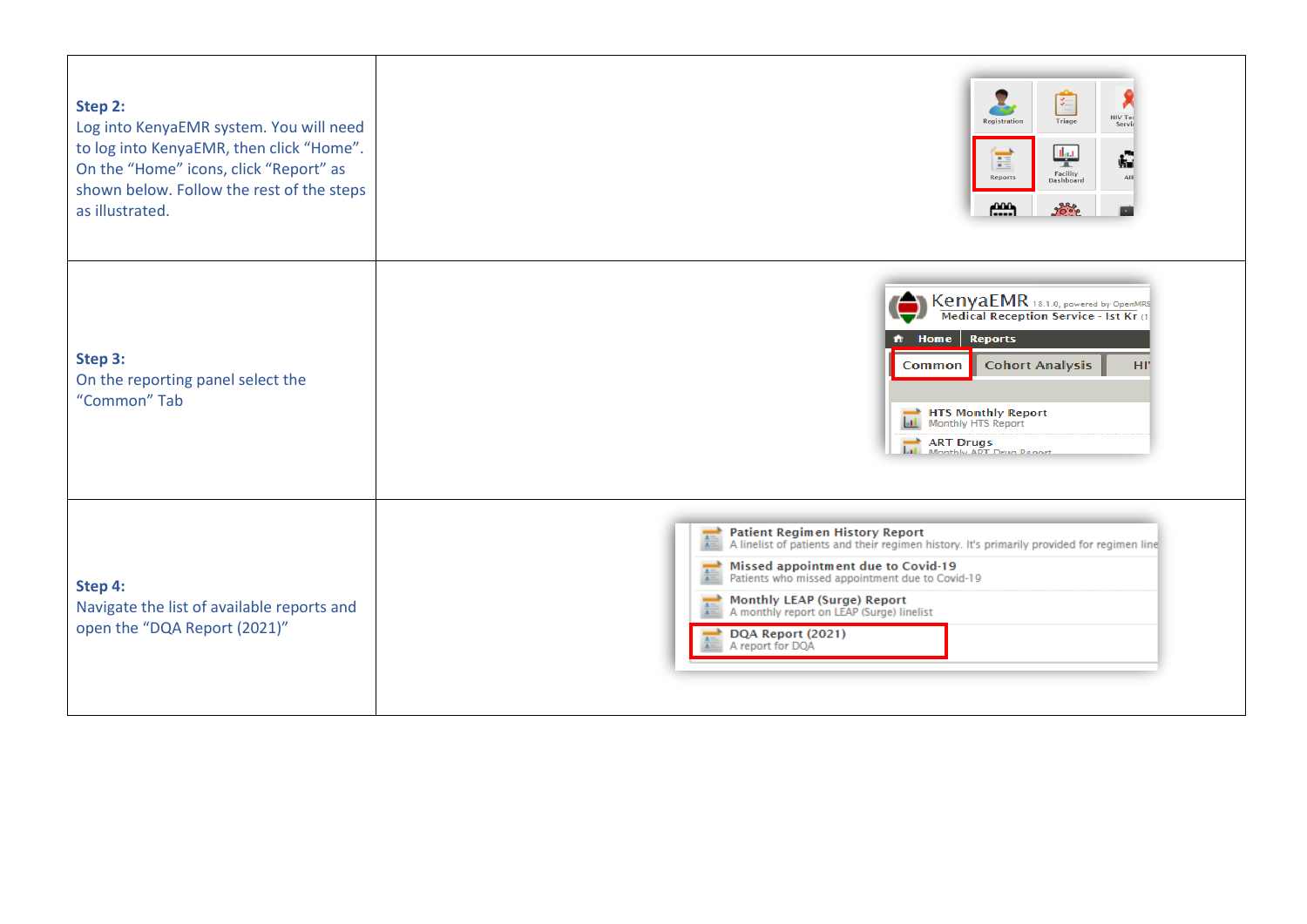| Step 5:<br>On the Task menu, click "Request Report"                                                                                                        | <b>Tasks</b><br><b>Request report</b><br><b>Back to home</b>                                                                                                                                                                                                                                                                                                                                                                                                                                                                                                                                                                                                                       |
|------------------------------------------------------------------------------------------------------------------------------------------------------------|------------------------------------------------------------------------------------------------------------------------------------------------------------------------------------------------------------------------------------------------------------------------------------------------------------------------------------------------------------------------------------------------------------------------------------------------------------------------------------------------------------------------------------------------------------------------------------------------------------------------------------------------------------------------------------|
| Step 6:<br>Specify the reporting period of your<br>interest and click "Request". Wait for the<br>report                                                    | <b>Request Report</b><br>Report<br>DQA Report (2021)<br>Date Range<br><b>End Date:</b><br><b>Start Date:</b><br>Request   Cancel                                                                                                                                                                                                                                                                                                                                                                                                                                                                                                                                                   |
| Step 7:<br>Under the Finished report section,<br>choose any of the available visualization<br>formats. For best visualization, open the<br>report in Excel | <b>Summary</b><br>Name: DQA Report (2021)<br>Description: A report for DQA<br>Queue<br>Report file name<br><b>Time taken</b><br><b>Status</b><br><b>Requested</b><br>By<br>None<br>Finished<br><b>Report file name</b><br><b>Time taken</b><br><b>Requested</b><br>By<br><b>Status</b><br>16-Nov-2021 07:45 WAMUSORO, WAMUSORO WAMUSORO<br>DQA Report (2021)_Jan-2020<br>COMPLETED 00:00:00<br>View CSV Excel<br>16-Nov-2021 07:32 WAMUSORO, WAMUSORO WAMUSORO<br>DQA Report (2021)_Aug-2021<br>COMPLETED 00:00:01<br>९ View ↓ CSV <sup>8</sup> Excel<br>16-Nov-2021 04:45 WAMUSORO, WAMUSORO WAMUSORO<br>DQA Report (2021)_Apr-2021    COMPLETED    00:00:00<br>Q View CSV DExcel |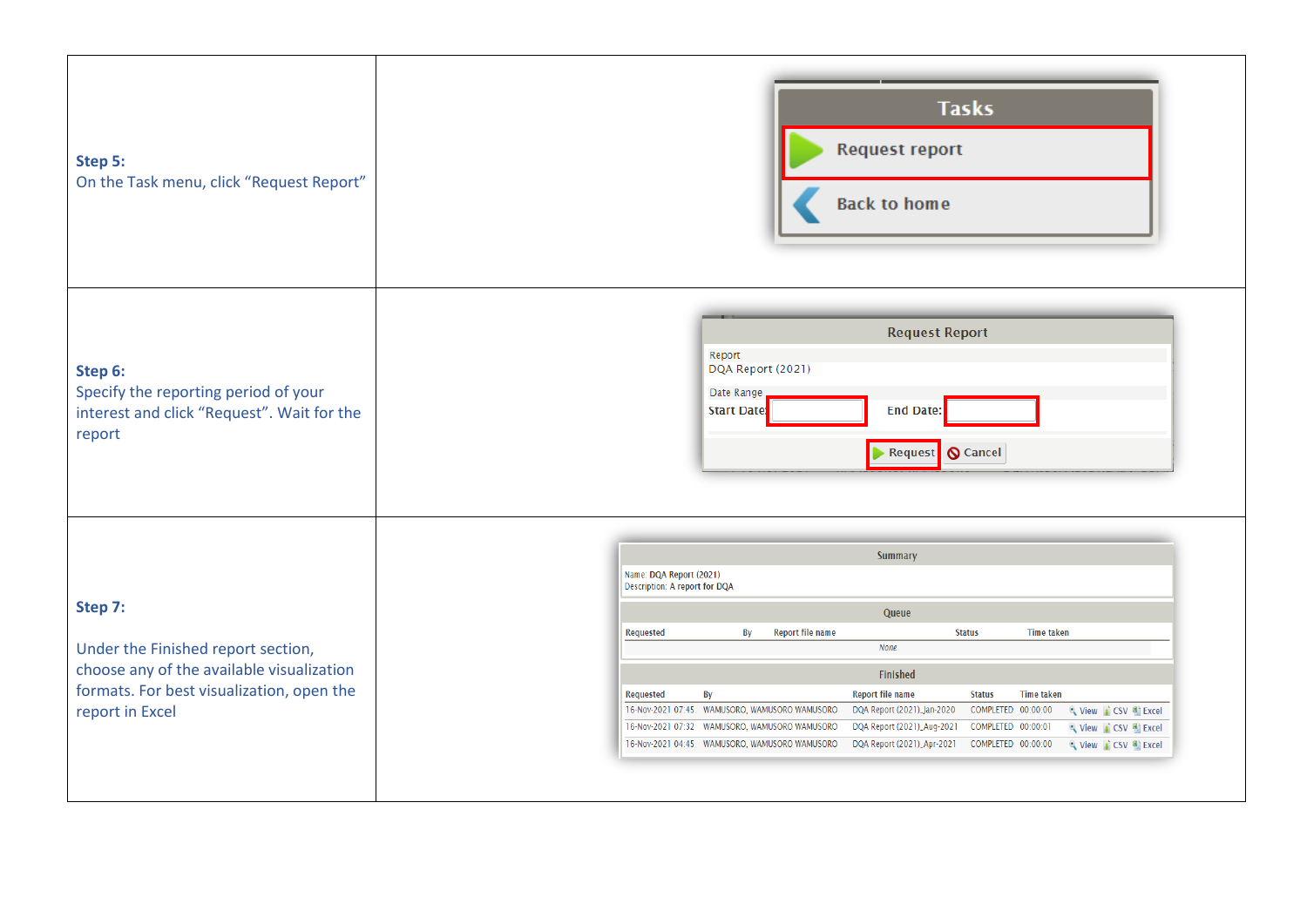## **Step 8:**

This is how the extract looks like when opened in excel under Active Patient Sheet.

|                                                                                                                                                                                                                | $\mathbf{B}$          | $\mathbf{c}$       | D                                                                   | F.         | F.                            | G                                  | н                    |                                | л.                   | $\overline{K}$                 | л.                          | M              |
|----------------------------------------------------------------------------------------------------------------------------------------------------------------------------------------------------------------|-----------------------|--------------------|---------------------------------------------------------------------|------------|-------------------------------|------------------------------------|----------------------|--------------------------------|----------------------|--------------------------------|-----------------------------|----------------|
| Data Quality Assessment for KenyaEMR<br><b>Health Facility Name:</b><br>$\overline{2}$<br>3 County:<br>Date (dd/mm/yyyy) Conducted:<br>$\overline{4}$<br><b>Start time:</b><br>5<br>6<br><b>End time:</b><br>7 |                       |                    | Medical Reception Service - Ist Kr<br>17-Nov-2021<br>20:38<br>20:38 |            |                               |                                    |                      |                                |                      |                                |                             |                |
| <b>CCC Number (Unique</b><br>patient ID)<br>8                                                                                                                                                                  | <b>Sex</b>            | Date of Birth      | Weight                                                              | Height     | <b>Current ART</b><br>Regimen | Drug dosage<br>given<br>(Duration) | TPT/IPT<br>initiated | Nutrition<br>Assessment done   | <b>DSD</b> Model     | Latest VL result<br>documented | Date of last<br>appointment | Category       |
| $\mathsf{g}\,$<br>'53455                                                                                                                                                                                       | M                     | 15/06/1961         | 70                                                                  | 181        | TDF/3TC/DTG                   | 191                                | No                   | Normal                         | <b>Fast Track</b>    |                                | 2021-03-27                  | Adult above 14 |
| '54817/0<br>10                                                                                                                                                                                                 | È.                    | 15/06/1964         | ss <sup></sup>                                                      | 160        | TDF/3TC/DTG                   | 182                                | No                   | Overweight/Obese Fast Track    |                      |                                | 2021-03-01                  | Adult above 14 |
| '54817<br>11                                                                                                                                                                                                   | M                     | 15/06/1968         | 72                                                                  | 175        | TDF/3TC/DTG                   | 175                                | No                   | Normal                         | <b>Fast Track</b>    | 2021-01-04                     | 2021-01-04                  | Adult above 14 |
| '42491/0<br>12                                                                                                                                                                                                 | ۰                     | 15/06/1971         | 83                                                                  | 164        | TDF/3TC/DTG                   | 182                                | No                   | Overweight/Obese Standard Care |                      |                                | 2021-03-01                  | Adult above 14 |
| 13<br>'61501/0                                                                                                                                                                                                 | ۰                     | 15/06/1969         | 65                                                                  | 165        | <b>TDF/3TC/DTG</b>            | 365                                | No                   | Normal                         | <b>Standard Care</b> |                                | 2020-09-07                  | Adult above 14 |
| '60904<br>14                                                                                                                                                                                                   | M                     | 15/06/1969         | 90                                                                  | 170        | TDF/3TC/ATV/r                 | 182                                | No                   | Overweight/Obese               |                      |                                | 2021-03-29                  | Adult above 14 |
| '62995<br>15                                                                                                                                                                                                   | M                     | 15/06/1969         | 84                                                                  | 169        | TDF/3TC/DTG                   | 106                                | No                   | Overweight/Obese Standard Care |                      |                                | 2021-03-28                  | Adult above 14 |
| '60904/0<br>16                                                                                                                                                                                                 | п                     | 15/06/1972         | 74                                                                  | 158        | TDF/3TC/DTG                   | 189                                | No                   | Overweight/Obese Fast Track    |                      | 2020-11-02                     | 2021-04-26                  | Adult above 14 |
| '57425<br>17                                                                                                                                                                                                   | M                     | 15/06/1970         | 93                                                                  | 168        | TDF/3TC/DTG                   | 105                                | No                   | Overweight/Obese               |                      | 2020-09-28                     | 2021-03-29                  | Adult above 14 |
| '1516601500<br>$\frac{18}{18}$                                                                                                                                                                                 |                       | 15/06/1989         | 60                                                                  | 162        | TDF/3TC/DTG                   | 29                                 | No                   | Normal                         |                      |                                | 2021-06-16                  | Adult above 14 |
|                                                                                                                                                                                                                | <b>ActivePatients</b> | ActivePatients DQA |                                                                     | $\bigcirc$ |                               |                                    | $\blacksquare$       |                                |                      |                                |                             |                |

| Medical Reception Service - Ist Kr<br>17-Nov-2021<br>20:38<br>20:38<br>$\overline{7}$<br><b>Current ART</b><br>Drug dosage<br>Height<br>TPT/IPT<br>Nutrition<br><b>CCC Number (Unique</b><br>Date of Birth<br>Weight<br>Latest VL result<br>Date of last<br><b>Sex</b><br>Regimen<br><b>DSD</b> Model<br>Category<br>given<br>initiated<br>patient ID)<br>Assessment done<br>documented<br>appointment<br>(Duration)<br>$\begin{array}{c c}\n8 & \longrightarrow & \hline\n9 & \overline{\text{No}} \\ \hline\n9 & \overline{\text{No}} \\ \hline\n10 & \overline{\text{No}}\n\end{array}$<br>Yes<br><b>Yes</b><br>Yes<br>Yes<br>Yes<br>Yes<br>Yes<br>Yes<br>Adult above 14<br>Yes<br>Yes<br>Yes<br>Yes<br>Yes<br>Yes<br>Yes<br>Yes<br>Yes<br>Yes<br>Yes<br>Yes<br>Adult above 14<br>$\overline{11}$<br>Yes<br>Yes<br>Yes<br>Yes<br>Yes<br>Yes<br>Yes<br>No<br>Yes<br>Yes<br>2021-01-04<br>Yes<br>Adult above 14<br>$12\overline{N_0}$<br>Yes<br>Yes<br>Yes<br>Yes<br>Yes<br>Yes<br>Yes<br>Yes<br>Yes<br>Yes<br>Adult above 14<br>$\frac{12}{13} \frac{N_0}{N_0}$<br>14<br>15<br>15<br>16<br>17<br>18<br>17<br>18<br>18<br>Yes<br>Yes<br>Yes<br>Yes<br>Yes<br>Yes<br>Yes<br>Yes<br>Yes<br>Yes<br>Adult above 14<br>No<br>Yes<br>Yes<br>Yes<br>Yes<br>Yes<br>Yes<br>Yes<br>Yes<br>Yes<br>Adult above 14<br>Yes<br>Yes<br>Yes<br>Yes<br>Yes<br>Yes<br>Yes<br>Yes<br>Yes<br>Yes<br>Adult above 14<br>Yes<br>Yes<br>Yes<br>Yes<br>Yes<br>Yes<br>Yes<br>Yes<br>Yes<br>2020-11-02<br>Yes<br>Adult above 14<br>No<br>Yes<br>Yes<br>Yes<br>Yes<br>Yes<br>Yes<br>Yes<br>Yes<br>2020-09-28<br>Yes<br>Adult above 14<br>Yes<br>Yes<br>Yes<br>Yes<br>Yes<br>Yes<br>Yes<br>No<br>Yes<br>Yes<br>Adult above 14<br>$\odot$<br><b>ActivePatients DQA</b><br>ActivePatients<br>$\pm$ 40 |                                                                                                                                                             | B | $\mathbb{C}$ | $\mathsf{D}$ | E. | F. | G | н |  |  | K | M |
|------------------------------------------------------------------------------------------------------------------------------------------------------------------------------------------------------------------------------------------------------------------------------------------------------------------------------------------------------------------------------------------------------------------------------------------------------------------------------------------------------------------------------------------------------------------------------------------------------------------------------------------------------------------------------------------------------------------------------------------------------------------------------------------------------------------------------------------------------------------------------------------------------------------------------------------------------------------------------------------------------------------------------------------------------------------------------------------------------------------------------------------------------------------------------------------------------------------------------------------------------------------------------------------------------------------------------------------------------------------------------------------------------------------------------------------------------------------------------------------------------------------------------------------------------------------------------------------------------------------------------------------------------------------------------------------------------------------------------------------------------------------------|-------------------------------------------------------------------------------------------------------------------------------------------------------------|---|--------------|--------------|----|----|---|---|--|--|---|---|
|                                                                                                                                                                                                                                                                                                                                                                                                                                                                                                                                                                                                                                                                                                                                                                                                                                                                                                                                                                                                                                                                                                                                                                                                                                                                                                                                                                                                                                                                                                                                                                                                                                                                                                                                                                        | <sup>4</sup> Data Quality Assessment for KenyaEMR<br>2 Health Facility Name:<br>3 County:<br>4 Date (dd/mm/yyyy) Conducted:<br>5 Start time:<br>6 End time: |   |              |              |    |    |   |   |  |  |   |   |
|                                                                                                                                                                                                                                                                                                                                                                                                                                                                                                                                                                                                                                                                                                                                                                                                                                                                                                                                                                                                                                                                                                                                                                                                                                                                                                                                                                                                                                                                                                                                                                                                                                                                                                                                                                        |                                                                                                                                                             |   |              |              |    |    |   |   |  |  |   |   |
|                                                                                                                                                                                                                                                                                                                                                                                                                                                                                                                                                                                                                                                                                                                                                                                                                                                                                                                                                                                                                                                                                                                                                                                                                                                                                                                                                                                                                                                                                                                                                                                                                                                                                                                                                                        |                                                                                                                                                             |   |              |              |    |    |   |   |  |  |   |   |
|                                                                                                                                                                                                                                                                                                                                                                                                                                                                                                                                                                                                                                                                                                                                                                                                                                                                                                                                                                                                                                                                                                                                                                                                                                                                                                                                                                                                                                                                                                                                                                                                                                                                                                                                                                        |                                                                                                                                                             |   |              |              |    |    |   |   |  |  |   |   |
|                                                                                                                                                                                                                                                                                                                                                                                                                                                                                                                                                                                                                                                                                                                                                                                                                                                                                                                                                                                                                                                                                                                                                                                                                                                                                                                                                                                                                                                                                                                                                                                                                                                                                                                                                                        |                                                                                                                                                             |   |              |              |    |    |   |   |  |  |   |   |
|                                                                                                                                                                                                                                                                                                                                                                                                                                                                                                                                                                                                                                                                                                                                                                                                                                                                                                                                                                                                                                                                                                                                                                                                                                                                                                                                                                                                                                                                                                                                                                                                                                                                                                                                                                        |                                                                                                                                                             |   |              |              |    |    |   |   |  |  |   |   |
|                                                                                                                                                                                                                                                                                                                                                                                                                                                                                                                                                                                                                                                                                                                                                                                                                                                                                                                                                                                                                                                                                                                                                                                                                                                                                                                                                                                                                                                                                                                                                                                                                                                                                                                                                                        |                                                                                                                                                             |   |              |              |    |    |   |   |  |  |   |   |
|                                                                                                                                                                                                                                                                                                                                                                                                                                                                                                                                                                                                                                                                                                                                                                                                                                                                                                                                                                                                                                                                                                                                                                                                                                                                                                                                                                                                                                                                                                                                                                                                                                                                                                                                                                        |                                                                                                                                                             |   |              |              |    |    |   |   |  |  |   |   |
|                                                                                                                                                                                                                                                                                                                                                                                                                                                                                                                                                                                                                                                                                                                                                                                                                                                                                                                                                                                                                                                                                                                                                                                                                                                                                                                                                                                                                                                                                                                                                                                                                                                                                                                                                                        |                                                                                                                                                             |   |              |              |    |    |   |   |  |  |   |   |
|                                                                                                                                                                                                                                                                                                                                                                                                                                                                                                                                                                                                                                                                                                                                                                                                                                                                                                                                                                                                                                                                                                                                                                                                                                                                                                                                                                                                                                                                                                                                                                                                                                                                                                                                                                        |                                                                                                                                                             |   |              |              |    |    |   |   |  |  |   |   |
|                                                                                                                                                                                                                                                                                                                                                                                                                                                                                                                                                                                                                                                                                                                                                                                                                                                                                                                                                                                                                                                                                                                                                                                                                                                                                                                                                                                                                                                                                                                                                                                                                                                                                                                                                                        |                                                                                                                                                             |   |              |              |    |    |   |   |  |  |   |   |
|                                                                                                                                                                                                                                                                                                                                                                                                                                                                                                                                                                                                                                                                                                                                                                                                                                                                                                                                                                                                                                                                                                                                                                                                                                                                                                                                                                                                                                                                                                                                                                                                                                                                                                                                                                        |                                                                                                                                                             |   |              |              |    |    |   |   |  |  |   |   |
|                                                                                                                                                                                                                                                                                                                                                                                                                                                                                                                                                                                                                                                                                                                                                                                                                                                                                                                                                                                                                                                                                                                                                                                                                                                                                                                                                                                                                                                                                                                                                                                                                                                                                                                                                                        |                                                                                                                                                             |   |              |              |    |    |   |   |  |  |   |   |

**Step 9:** 

This is how the extract looks like when opened in excel under Active Patient DQA Sheet